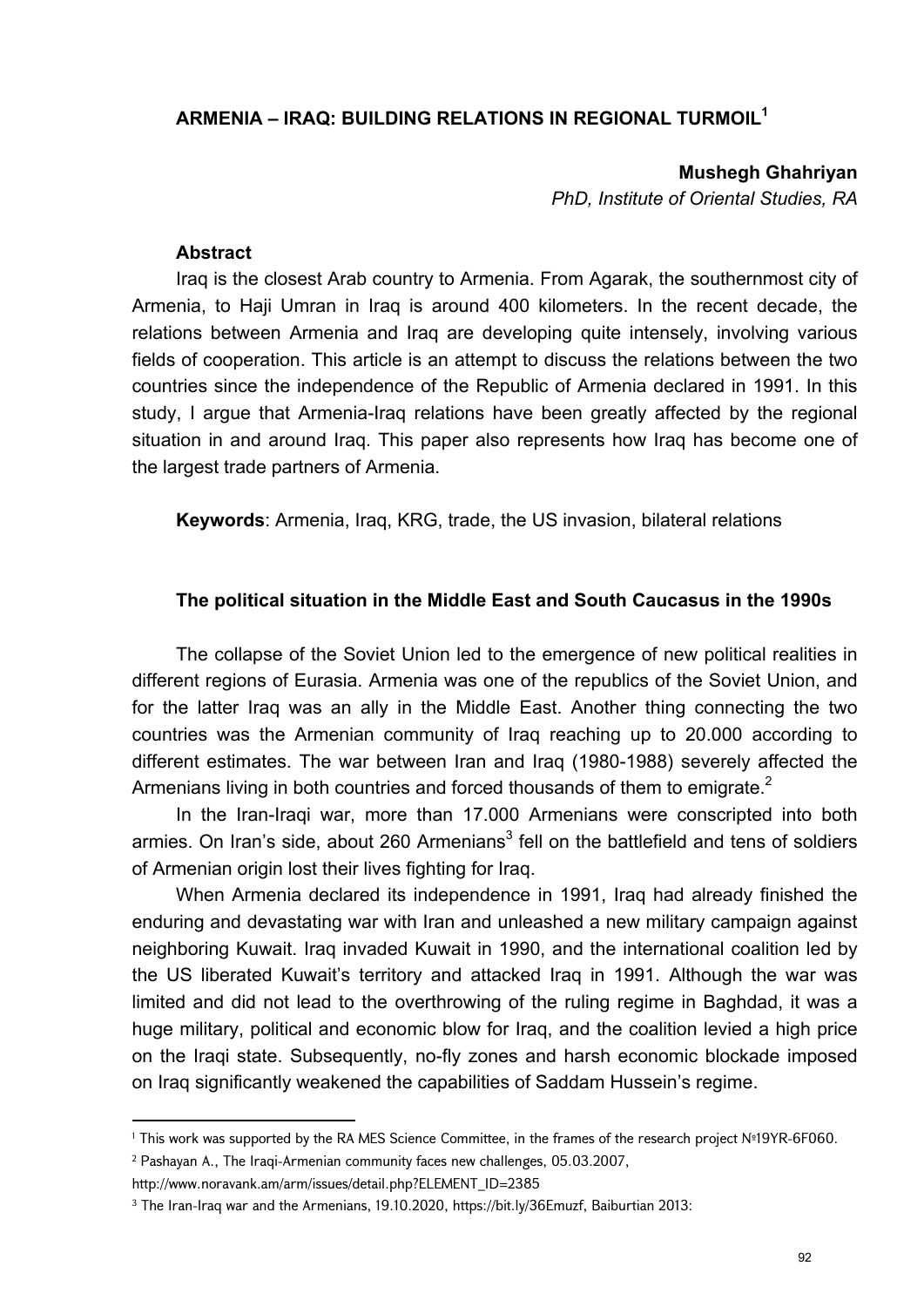In the beginning of the 1990s, Armenia was involved in a years-long war with Azerbaijan over the Artsakh (Nagorno-Karabakh) problem. The war ended in 1994, with Armenia and Nagorno-Karabakh as the victorious side. In this period, the establishment of diplomatic and economic relations was not a priority for both countries; however, the search for new partners could have crossed the interests of the two countries.

## **Armenia-Iraq relations in the 1990s**

The political and military situation around Iraq in the beginning of the 1990s largely determined the relations between Armenia and Iraq. The Republic of Armenia was interested in establishing relations with Arab countries after declaring its independence. However, the Armenian government refrained from doing so with Iraq because of the international sanctions imposed on Iraq that followed the Iraqi invasion into Kuwait in 1990, as well as the strained relations between Iran and Iraq. Armenia synchronized its position towards Iraq with its partners and the key actors of the international community. Yerevan voted in favor of the UN resolutions related to Iraq.

In 1992, the government of the Republic of Armenia announced its position on the crisis in the Gulf. "Armenia, as a member of the UN, believes that the UN has shown common sense and flexibility in the issue of establishing the borders of the State of Kuwait, and based on the principle of peaceful coexistence of peoples and states, has made a fair decision taking into account the sovereign rights of the State of Kuwait and the freedom-loving aspirations of the Kuwaiti people," the statement said. $4$ 

In another statement, the Armenian Foreign Ministry called on Iraq to adhere to the decisions of the Iraq-Kuwait Demarcation Commission and UN Security Council resolutions 773 of 1992 and 833 of 1993. At this stage, Armenia has repeatedly rejected Iraq's offers to secretly establish diplomatic relations and receive oil aid. $5$ 

The partial easing of international tension over Iraq in the second half of the 1990s, a certain improvement in Iran-Iraq relations, allowed Armenia to act more boldly in the direction of Iraq. Armenian companies tried to participate in the Oil for Food program, acting as a company selling Iraqi oil, which was under sanctions. The Armenian side also started to send official delegations to Baghdad to discuss the possibilities of promoting economic ties. Armenia also refused to broadcast Radio Free Asia, taking into consideration that it could harm future relations with Iraq and negatively impact on the Armenian communities in the Arab countries.<sup>6</sup>

Armenia and Iraq established diplomatic relations in 2000. In the same year, Armenia opened its embassy in Baghdad, and Iraq opened its embassy in Yerevan in 2001. Because of war in 2003, both embassies ceased to operate. In economic terms, Armenia was interested in constructing energy facilities, planning and building hydro stations, selling electrical engines, transformers and other equipment.<sup>7</sup>

<sup>4</sup> The History-Diplomatic Archive of the MFA of the RA, Case 275, list I, p. 59.

<sup>5</sup> The History-Diplomatic Archive of the MFA of the RA, Case 275, list I, p. 66.

<sup>6</sup> The History-Diplomatic Archive of the MFA of the RA, Case 122, list VIII, p. 13.

<sup>7</sup> Case 122, list VIII, p. 85.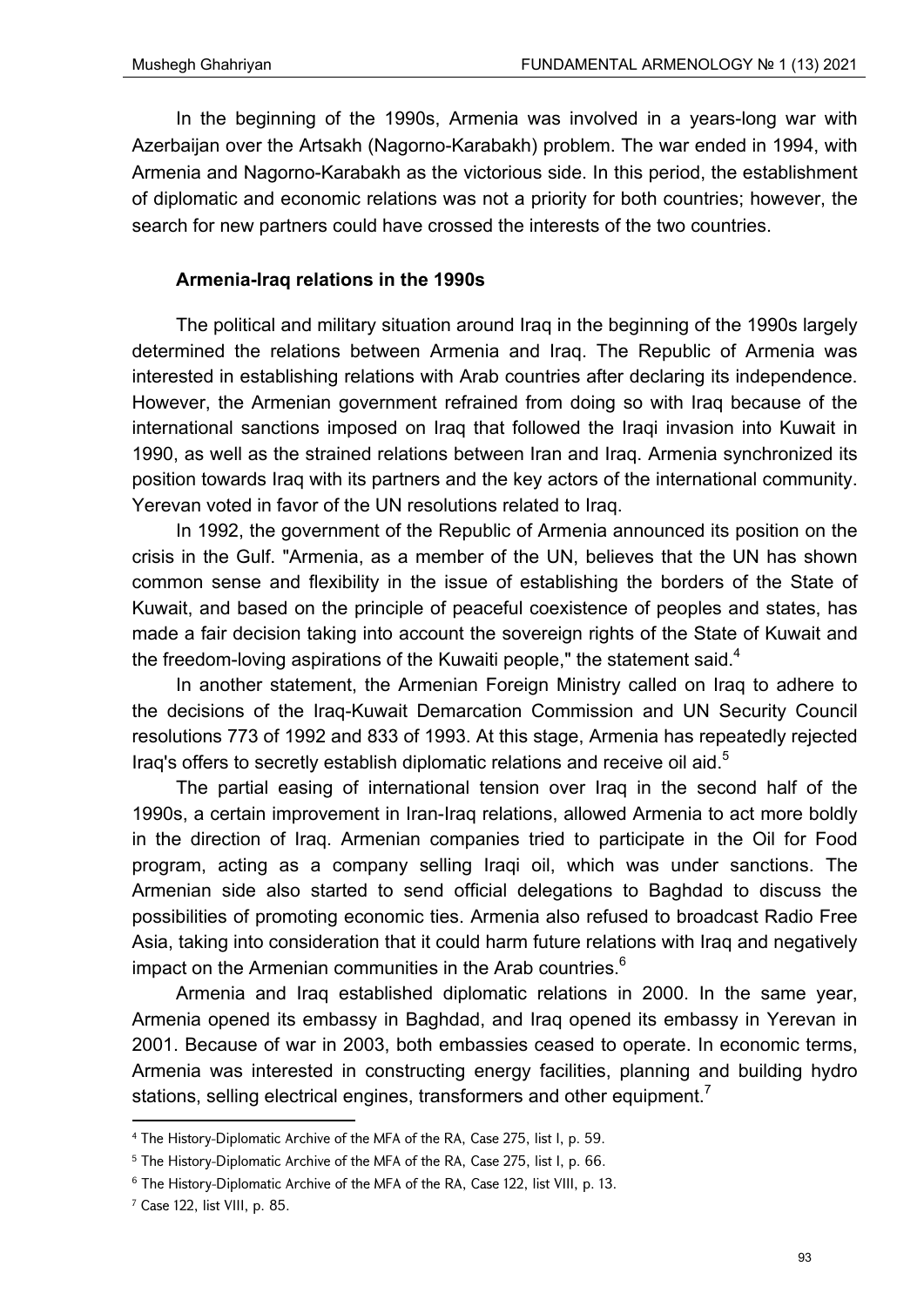In 2001, the foreign minister of Armenia visited Baghdad where the Iraqi side highlighted its willingness to deepen relations with Armenia, create opportunities for economic cooperation and sign contacts with Armenian companies.<sup>8</sup>

In 2000, for the first time, Robert Kocharyan, the President of Armenia, congratulated Saddam Hussein on the occasion of the Iraqi revolution of 1968. $9$  To promote relations with Baghdad the Armenian parliamentarians, members of the Armenia-Iraq friendship group in the National Assembly of Armenia visited Baghdad.

Following the developments around Iraq, as well as its foreign policy goal to deepen relations with the Arab countries, the Armenian government made cautious attempts to adjust its policy towards Iraq. Armenia could have benefited from the economic cooperation with Iraq. However, the attempts at developing ties stopped because of a new wave of tension around Iraq and the US led invasion in 2003.

#### **Armenia's position on Iraqi invasion**

Before the invasion into Iraq, the United States was trying to build a broad alliance supporting its initiation. The decision of invasion caused deep controversies even in the frame of NATO. Many countries, including Armenia, Georgia and Azerbaijan, had to choose to what extent to participate or to support the US or reject Washington's plans. The countries of the South Caucasus had different attitudes.

While Georgia supported the policy of the United States, Azerbaijan took a somewhat limited position, and Armenia took a wait-and-see attitude<sup>10</sup>. Russia and Iran were against the war, and the Turkish parliament rejected the United States for using its territory for the military campaign. On March 19, the Department of State of the US announced that Georgia and Azerbaijan are members of the "coalition of volunteers" consisting of 30 states united in the struggle against Saddam Hussein. On March 20, 2003, Eduard Shevardnadze, then president of Georgia said that if necessary, the military airports and infrastructure would be available for the US  $Army^{11}$ .

Armenia did not express any support for the US military intervention in Iraq, in contrast to neighboring Georgia and Azerbaijan. However, after the war, Armenia sent a military contingent to Iraq. Armenia's neutrality before and during the war is explained by the existence of numerous Armenians living in Iraq and the fear that any verbal support may put at risk their safety. The second reason was the stance of its key ally, Russia, and partners in the European Union, France and Germany, which overtly opposed and did not support the military intervention.

To balance its position and support its Western partners Armenia decided to participate in post-war peacekeeping and humanitarian operations in the country under

<sup>8</sup> Case 122, list VIII, p. 94.

<sup>9</sup> Case 122, list VIII, p. 46.

 $10$  Iraq and the Caucasus, 3.06.2003, https://www.golosameriki.com/a/a-33-a-2003-06-03-6-1/656972.html

<sup>&</sup>lt;sup>11</sup> Caucasus excited by Washington's operation against Iraq, 26.03.2003, https://www.kavkaz-uzel.eu/articles/35495/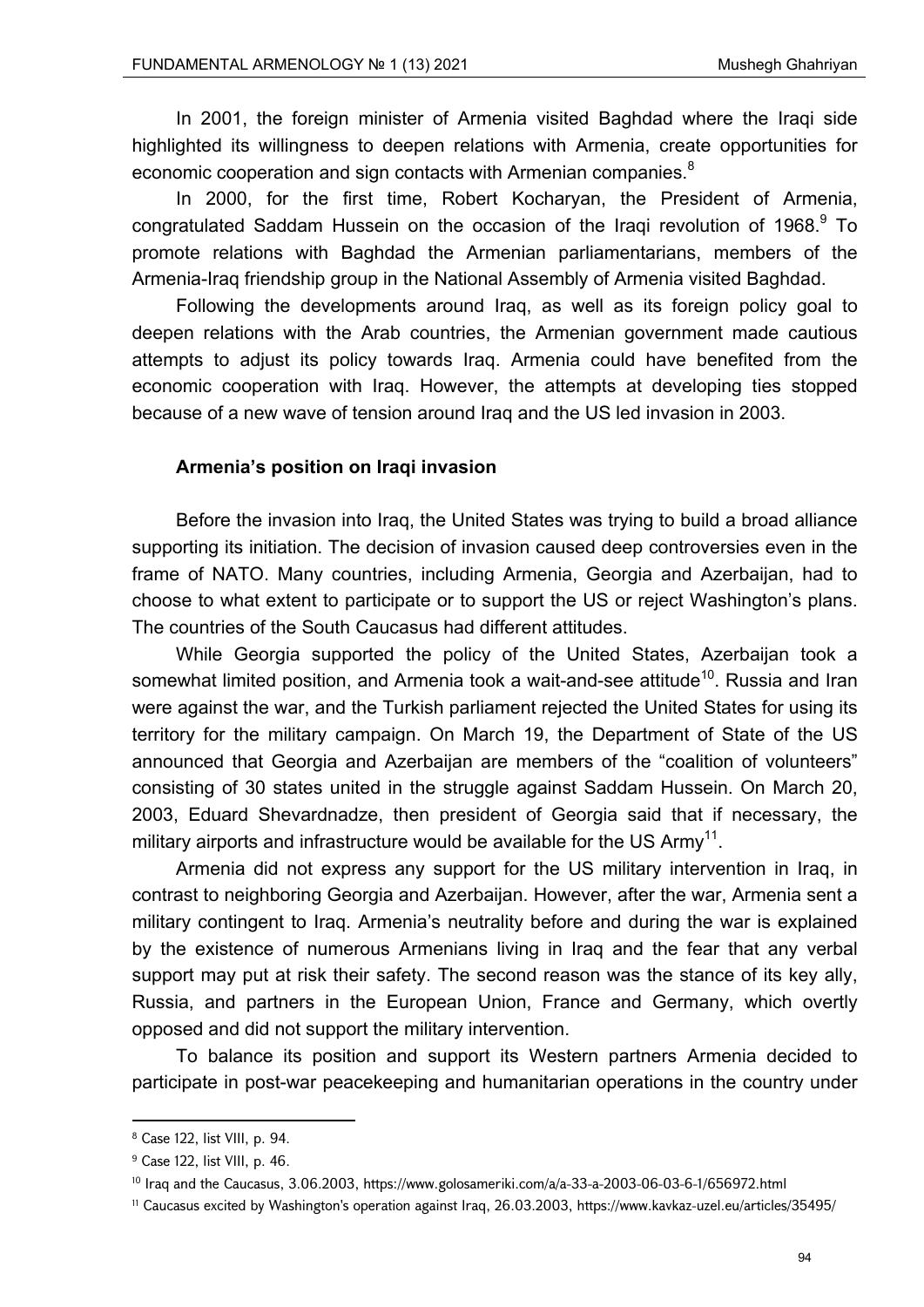the Polish command. In September 2004, the presidents of Poland and Armenia agreed that Armenian troops could serve with the Polish contingent in Iraq to carry out humanitarian work. The Armenian parliament approved the planned deployment, and 46 personnel left for Iraq in January 2005. Armenia's troops pulled out of Iraq in late 2008.<sup>12</sup>

In 2001, Armenia signed a memorandum of understanding with the UN on joining the peacekeeping system.<sup>13</sup> Armenia's participation in the UN peacekeeping and humanitarian mission commenced in 2005 in Iraq. Later Armenia deployed its servicemen in Lebanon and Syria, as well.

On December 24, 2004, the RA National Assembly passed a decision "On the Management of a Multinational Division in the Iraqi Stabilization Forces.'' The Armenian contingent was under the command of the Polish-led Center-South Multinational (KGB) Division and was stationed in the town of Al-Diwaniya in the state of Wasit. On January 18, 2005, the first contingent left for Iraq (46 servicemen). The main tasks of the Armenian contingent were to provide support to the divisions' units, to transport humanitarian aid, to escort convoys, to patrol, to carry out demining and engineering reconnaissance operations, to provide medical assistance to the division's personnel and to the Iraqi civilian population.<sup>14</sup>

Defense Minister Serzh Sargsyan said that Armenia would make some reservations, in particular, about the participation of the Armenian Armed Forces only in defense and humanitarian operations, as well as the inadmissibility of joint tasks with the Azerbaijani Armed Forces in Iraq.<sup>15</sup>

Speaking about Armenia's motivation to send troops to Iraq, Sargsyan, in another statement, said. "If we support the fight against international terrorism, then we must not only approach the issue from the consumer's point of view, but also make our contribution. Iraq is not far from our borders, and that fact does not allow us to remain an observer."<sup>16</sup> The Armenian military assured that peacekeepers were sent to Iraq as part of the global fight against terrorism as the problem is a global one and if Armenia stayed away, it may be affected by it, too.<sup>17</sup>

<sup>&</sup>lt;sup>12</sup> Armenia, Azerbaijan, and Georgia: Security Issues and Implications for U.S. Interests, 11.03.2010,

https://www.everycrsreport.com/reports/RL30679.html

<sup>&</sup>lt;sup>13</sup> In 2001, Armenia signed a memorandum of understanding with the UN on joining the peacekeeping system. The RA Armed Forces have been carrying out an international peacekeeping mission since February 2004, when a 34-member contingent of Armenian peacekeepers left for Kosovo to carry out a peacekeeping mission as part of a Greek unit. Armenia's participation in the NATO peacekeeping mission in Kosovo continues to this day: every year about 70 Armenian peacekeepers carry out their mission in Kosovo.

<sup>14</sup> Peacekeeping missions, https://mil.am/en/pages/37

<sup>&</sup>lt;sup>15</sup> Today, President Kocharian presented a memorandum on the deployment of Armenian troops in Iraq to the National Assembly, 10.12.2004, https://www.azatutyun.am/a/1575017.html

<sup>16</sup> Iraqi puzzle, 16.10.2004, https://a1plus.am/hy/article/7541

<sup>17</sup> Armenia To Rotate Troops In Iraq, 8.07.2005, https://www.azatutyun.am/a/1577645.html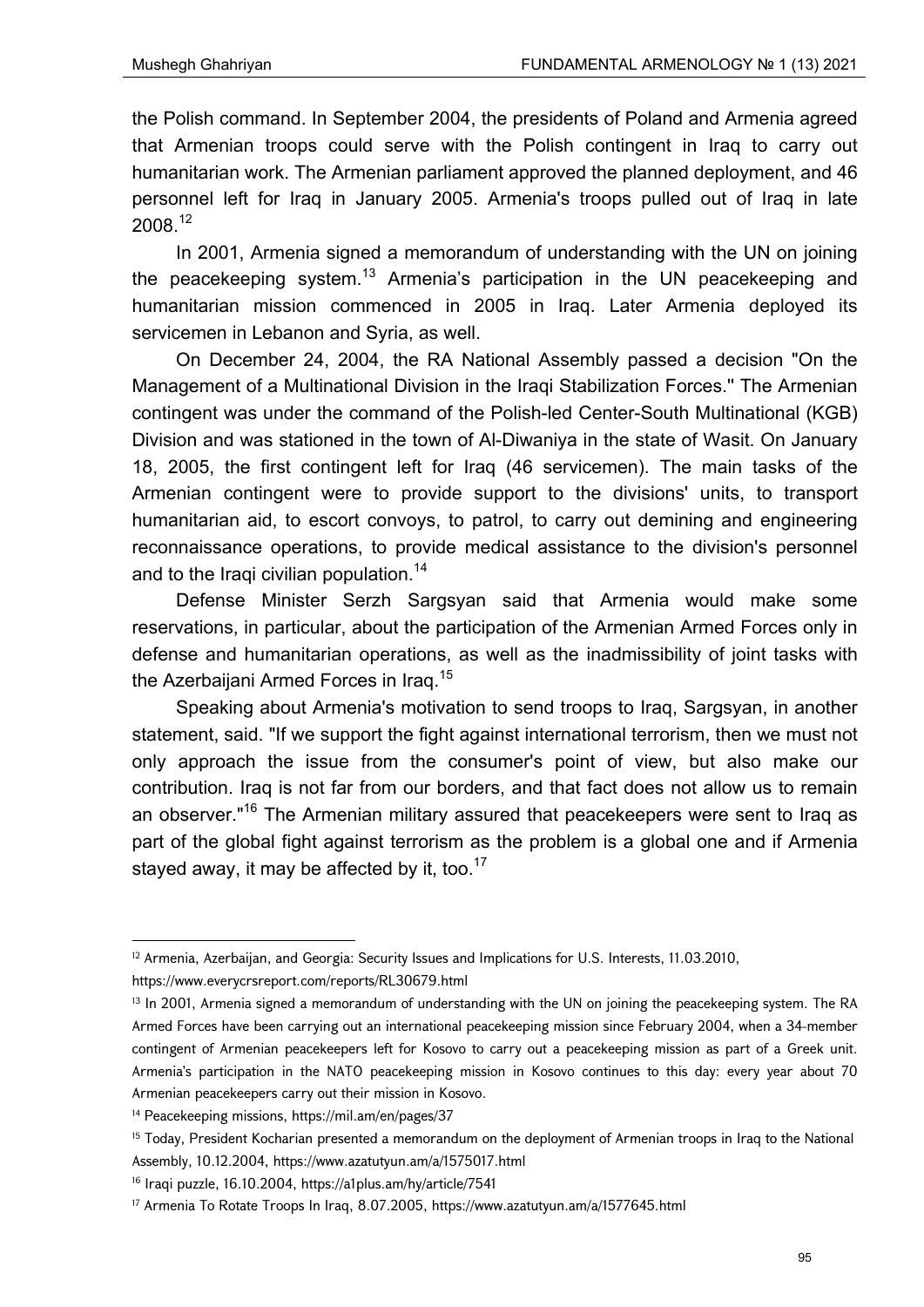Public opinion was against participating in that mission. According to polls, those against participation prevailed over those in favor<sup>18</sup>. Several opposition parties in Armenia, as well as in Russian media also criticized this decision.<sup>19</sup>

The issue triggered debates in parliament, where Serzh Sargsyan said that Armenia's participation in the stabilization process in Iraq, in addition to the country's direct interest in strengthening the security climate and stabilization there, provides a good opportunity to participate in these processes and to neutralize possible developments that run counter to Armenia's national state interests.

Besides, Azerbaijan with 151 servicemen and Georgia with 864 military personnel were also actively participating in the mission in Iraq. Moreover, unlike Armenia, both Georgian and Azerbaijani subdivisions carried out direct military functions. In this context, Armenia's full neutrality may have had a negative impact on some important areas of military cooperation with the NATO countries.<sup>20</sup>

From January 18, 2005 until the end of the mission, 368 Armenian servicemen were sent to Iraq. Overall, Armenia sent eight contingents to Iraq, and the last unit was withdrawn from Iraq in November 2009.<sup>21</sup>

It is obvious that in its attitude towards the Iraqi problem, Armenia had to balance between its ally, Russia, which was against the military operation, and the US and NATO with whom Armenia was seeking closer partnership. In addition, Armenia had to consider the policies of its neighboring countries, Georgia and Azerbaijan, to adjust its stance on the issue. Armenia was navigating to find a solution, which would not have strained relations with major powers. Thus, the Armenian government decided to send a contingent to Iraq but limited the scope of its mission and the number of servicemen compared to its neighboring countries.

## **Building Armenia - Iraq relations: the second attempt**

The relations with the Arab countries are significant for Armenia, as the processes in the turbulent Middle East region directly influence the South Caucasus too, first, because of its geographical proximity. The security problems emerging from the Middle East are of great concern to Armenia.

While the 1990s was the period of establishing relations with the Arab countries, since 2000's Armenia has paid more attention to those relations, especially with the countries of the Gulf region due to their economic capabilities. This trend has become more obvious since 2010's as Armenia has initiated to develop more intense relations, opened embassies in several Arab countries of the Gulf, and the high-ranking officials of Armenia have regularly visited the states of the region seeking to boost trade and bring investments. $22$ 

 $18$  Ibid.

<sup>19</sup> Ibid.

<sup>&</sup>lt;sup>20</sup> National Assembly of the Republic of Armenia, Script N85, 5.12.2006, https://bit.ly/3xGEAg3

<sup>21</sup> Peacekeeping missions, https://mil.am/en/pages/37

<sup>&</sup>lt;sup>22</sup>About the visits of the Armenian officials see the website of the MFA of Armenia.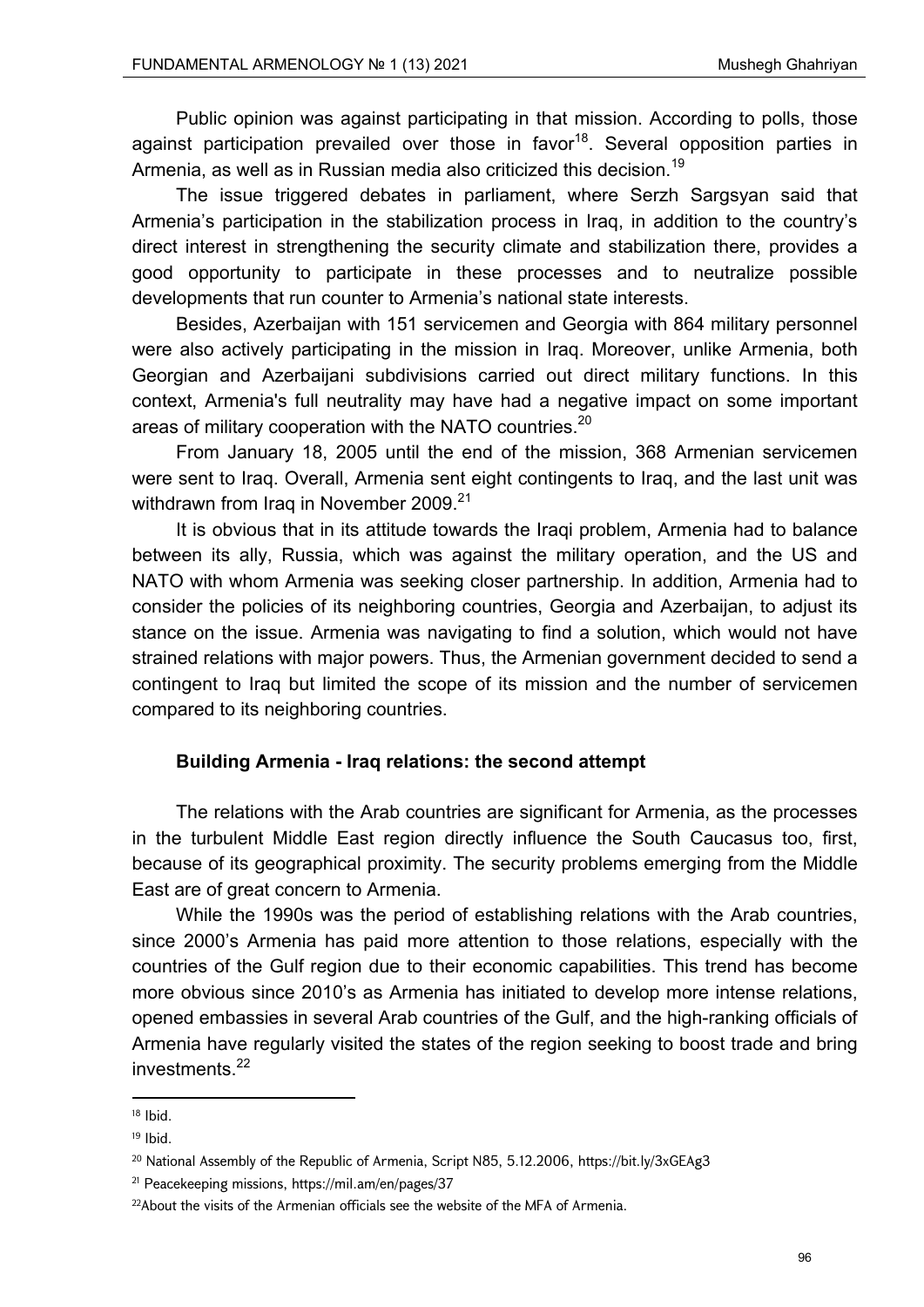The stabilization of the political situation in Iraq and the latter's improved relations with Iran and the US enhanced the development of the relationships between Armenia and Iraq as many of the limitations hindering those relations weakened. This circumstance immediately had a positive impact on the Armenian-Iraqi relations.

The Iraqi war put an end to the rule of Saddam Hussein, and a provisional administration was established in the country. In 2005, Iraq adopted its new constitution, elected its first postwar parliament and formed a new government. After the toppling of the previous regime, economic sanctions against Iraq were lifted and it opened opportunities for the development of relations between Armenia and Iraq. The war drastically changed the balance of power inside the country, as Shia factions have become the predominant force in the country, Sunnis have lost their privileged positions and the Kurds made enormous gains enlarging their autonomy in the north of the country and the presence in the central government.

During the war and first post-war years, the bilateral relations between Armenia and Iraq were interrupted because of foreign occupation of the country, civil war and political instability. When the situation in Iraq was relatively stabilized the contacts between the two countries resumed.

The period of Armenian-Iraqi rapprochement coincided with the short period of political stability in Iraq and high prices of oil (2010-2013) which ensured unprecedented incomes for the budgets of Iraq and the Kurdistan Regional Government. Armenia's primary interest in Iraq was economic, as Iraq was a net importer of many goods, and the Armenian companies could export their products to Iraq.

The economic interests, in their turn, promoted the political agenda, including political consultations, opening consulate general in Erbil, military cooperation.

To resume the relations, Armenia reopened its embassy in Baghdad in 2010 and in 2012, Iraq responded similarly reopening its embassy in Yerevan.<sup>23</sup> In 2012 and 2013, Armenia and Iraq signed several agreements on encouraging and protecting investments, and on economic, trade, scientific and technical cooperation. In 2012, Armenia sent a delegation to Baghdad headed by the vice prime minister to discuss the cooperation between the two countries. The foreign minister of Iraq, Hoshiar Zebari informed that Iraq had made a decision to deepen political and economic relations with Armenia and there were all the necessary conditions contributing to it. $24$  The first session of the Armenian-Iraqi intergovernmental commission took place in Baghdad in 2012 and the second session was held in Yerevan the following year. At the end of 2013, the foreign minister of Iraq, Hoshyar Zebari, visited Yerevan, and after several months, his Armenian counterpart, Edward Nalbandyan, arrived in Baghdad. These visits aimed at enhancing economic cooperation in various fields such as agriculture,

<sup>23</sup> Bilateral Relations, Iraq, https://www.mfa.am/en/bilateral-relations/iq

 $24$  Iraq has a position to deepen political and economic relations with Armenia, Iraqi Foreign Ministry, 8.11.2012, https://armenpress.am/arm/news/698784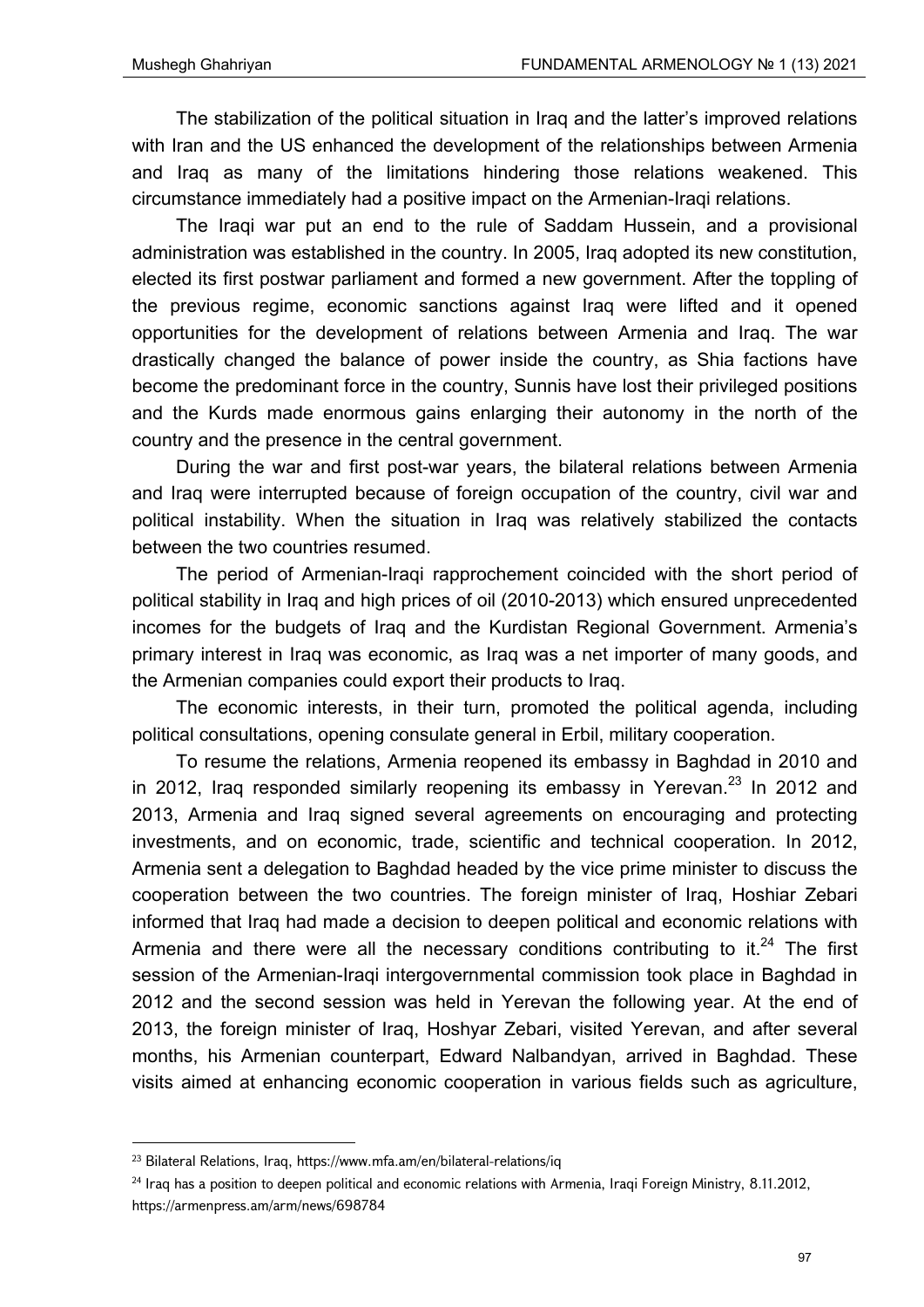tourism, civil aviation, construction and facilitating visa regimes. For its part, Armenia allowed the citizens of Iraq to visit Armenia without a special invitation.

In 2016, the third session of the Armenian-Iraqi joint intergovernmental commission kicked off in Baghdad, co-chaired by RA Minister of Territorial Administration Armen Yeritsyan and Iraqi Minister of Agriculture Falah Zeydan.<sup>25</sup> In 2017, the fourth session took place in Yerevan.

On February 22, 2021, political-diplomatic consultations between the Foreign Ministries of Armenia and Iraq took place in Baghdad, chaired by Deputy Foreign Minister of Armenia Artak Apitonian and Senior Undersecretary of the Foreign Ministry of Iraq Nizar Al-Khairallah.<sup>26</sup>

The Armenian-Iraqi cooperation also includes military aspects. However, it is limited within meetings between the officials of the defence ministries of the two countries. In November 2013, the representative of the Ministry of Defence of the Republic of Iraq, Air Force General Nadeem Al-Ajvadi, visited Yerevan and discussed matters related to future prospects of cooperation in the field of defence between the two countries in areas such as military education, training, military industry and Air Force.<sup>27</sup>

Another visit took place in 2021. RA Minister of Defence Vagharshak Harutyunyan and Minister of Defence of the Republic of Iraq Jumaa Inad Saadun Khattab signed an agreement of intents for cooperation in the defense sphere that identified 13 areas of cooperation of mutual interest. The document also envisaged the preparation and signing of a Memorandum of understanding between the Ministry of Defence of the Republic of Armenia and the Ministry of Defence of the Republic of Iraq.<sup>28</sup> Two ministers discussed possible cooperation in exchange of experience, regular militarypolitical consultations, military-technical cooperation.<sup>29</sup> Iraqi delegation also was acquainted with Armenia's military-industrial complex. The companies of the militaryindustrial complex demonstrated the capabilities of Armenian weapons.<sup>30</sup>

The geographical closeness of Armenia and Iraq and open borders with Iran facilitated the trade between the two countries. $31$  As soon as Iraq relatively restored internal stability, the trade between the two states rapidly expanded. For instance,

https://mil.am/hy/news/9133

https://hti.am/pages.php?lang=3&page\_id=1&id=7656&page\_name=news

<sup>&</sup>lt;sup>25</sup> Economic-humanitarian cooperation issues on agenda of Armenian-Iraqi intergovernmental commission, 26.01.2016, https://parstoday.com/hy/news/armenia-i1279

<sup>26</sup> Armenian-Iraqi political consultations, 23.02.2021, https://www.mfa.am/en/press-releases/2021/02/23/arm-iq/10806

<sup>27</sup> Future prospects of cooperation in the field of defence discussed, 9.11.2013, https://mil.am/en/news/2905.

<sup>&</sup>lt;sup>28</sup> The delegation led by the Iraqi Minister of Defence is on an official visit to Armenia, 25.03.2021,

<sup>&</sup>lt;sup>29</sup> Armenia, Iraq seek to deepen defense cooperation, 25.03.2021, https://en.armradio.am/2021/03/25/armenia-iraqseek-to-deepen-defense-cooperation/

<sup>&</sup>lt;sup>30</sup> HTI Minister received the delegation led by the Minister of Defense of Iraq, 25.03.2021,

<sup>&</sup>lt;sup>31</sup> On the contrary, Armenia's trade relations with Syria and Lebanon were negatively affected because of the Armenia -Turkey closed border.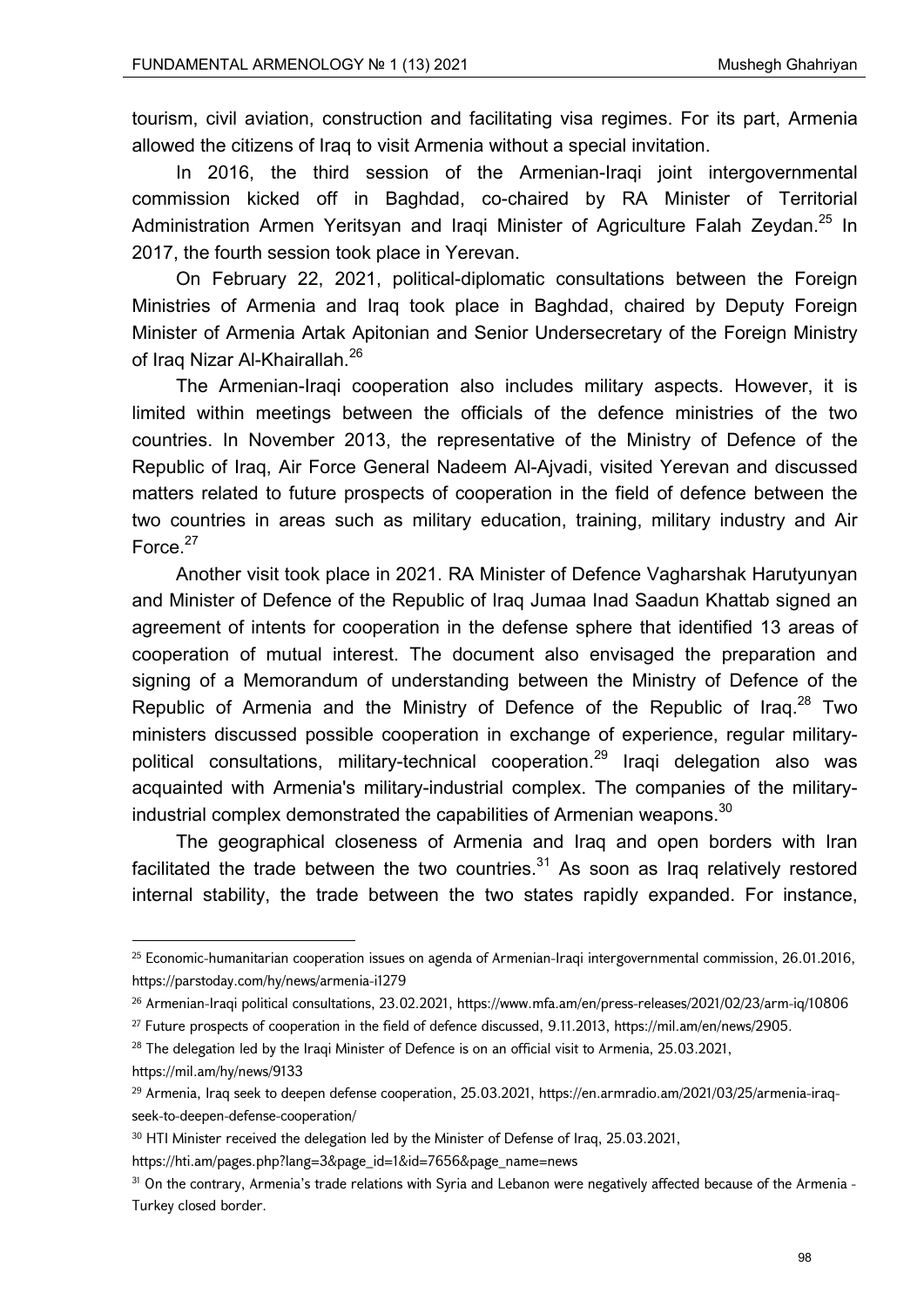according to official data, from 2007 to 2010 trade between the two countries barely reached 0.7 million USD. In 2011, trade volumes sharply increased reaching 20 million  $USD<sup>32</sup>$ 

Armenia's economic interests in Iraq included the exports of its food and tobacco products and imports of crude oil and oil products. Armenia with an overall large negative balance in foreign trade has a positive trade balance with Iraq.

In 2013, Armenia exported goods worth 48.5 million USD to Iraq; the import was 30 million USD. In 2019, Armenia's exports to Iraq reached its highest point, 177 million USD. Thus, Iraq has become one of the main trade partners of Armenia. Armenia exports to Iraq mainly tobacco, beverages and potatoes, instead importing oil products, oil gases and hydrocarbons.<sup>33</sup>

Iraq was interested in imports of agricultural products and electricity.<sup>34</sup> As Armenia has been implementing projects with Iran, including gas for electricity exchange and high voltage line construction and taking into consideration electricity shortages in Iraq, the cooperation in this field seemed realistic. With its nuclear power plant and hydroenergy facilities Armenia could have been a cheap market for electricity importing. An Iraqi official visiting Armenia announced that the Iraqi market was open for the investors from Armenia, outlining that Iraq needed investments in infrastructure, energy and healthcare.<sup>35</sup> Armenia also offered its capabilities in the IT sector and sharing its experience in introducing e-government and digital technologies. $^{36}$ 

As of 2012 Armenia imported from Iraq 10 percent of its oil products, however Armenia's announcement of participation in Eurasian Economic Union and privileges given to Russian oil and gas companies led to reduction of oil imports from Iraq. As a result, the imports from Iraq drastically decreased from 28 million USD in 2013 to 270 thousand USD in 2017.

|      | Exports from Armenia to<br>Iraq<br>(thousand USD) | Imports from Iraq to<br>Armenia (thousand<br>USD) |
|------|---------------------------------------------------|---------------------------------------------------|
| 2013 | 48473.3                                           | 28341.1                                           |
| 2014 | 35310.9                                           | 16032.1                                           |
| 2015 | 130691.9                                          | 1699.1                                            |

<sup>32</sup> Data available at the official website of the Statistical Committee of Armenia, https://bit.ly/3ifTvHk

<sup>33</sup> Baghdad-Yerevan-Erbil: A Commercial or Political Route? 26.02.2015,https://hetq.am/hy/article/58739

<sup>34</sup> Armenian-Iraqi economic cooperation prospects discussed 26.09.2017, https://www.gov.am/am/news/item/13175/

<sup>35</sup> Iraq opens its market to Armenian investors, 6.09.2012, https://www.azatutyun.am/a/24700309.html

<sup>&</sup>lt;sup>36</sup> Issues related to the development of Armenian-Iraqi economic relations were discussed, 26.09.2017,

https://www.gov.am/am/news/item/13907/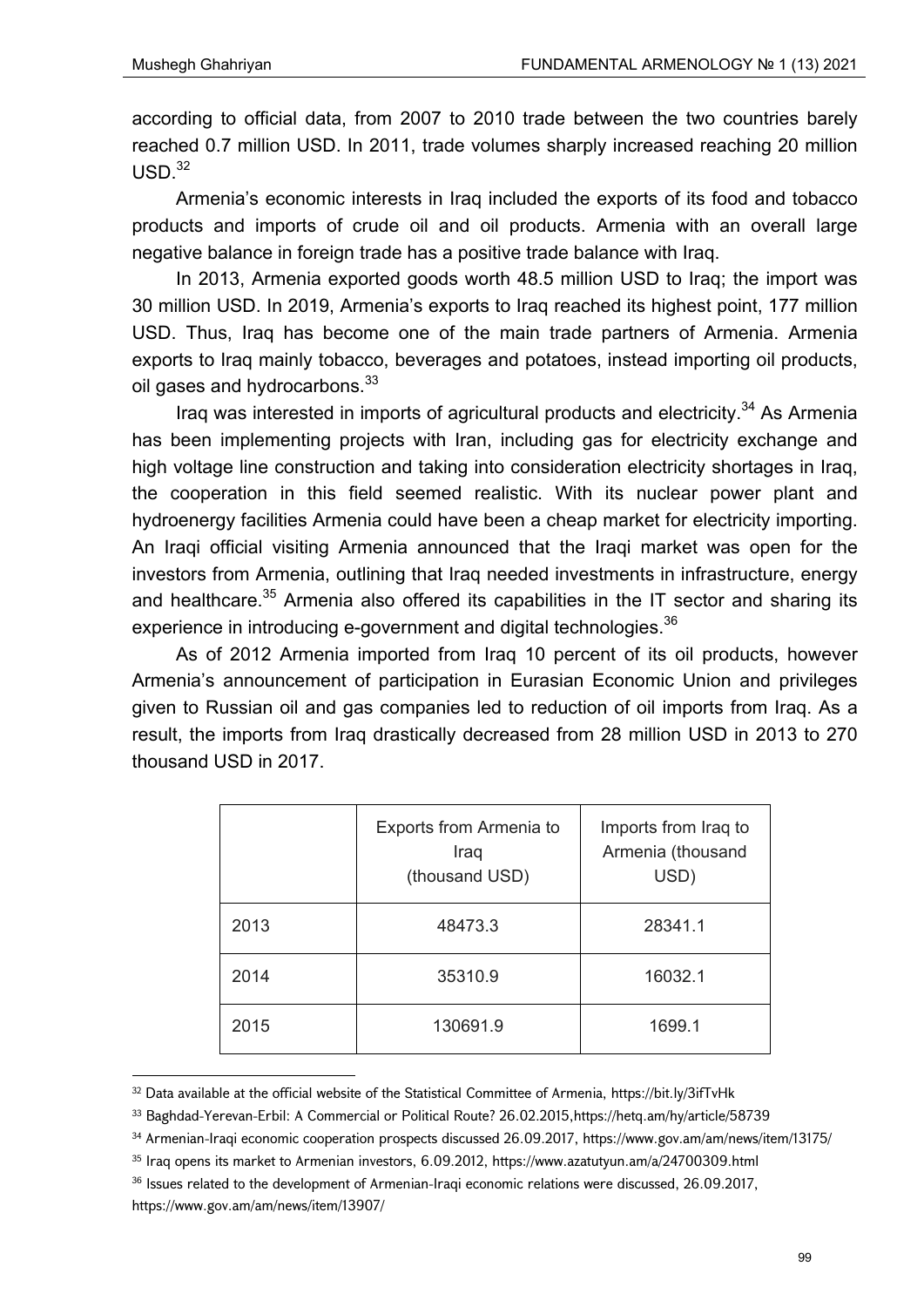| 2016 | 137895.9  | 147.5   |
|------|-----------|---------|
| 2017 | 117239.7  | 201.9   |
| 2018 | 131 154.2 | 4 113.2 |

Among other Arab countries, these numbers of trade are comparable only to the trade turnover with the United Arab Emirates with the difference that Armenia imports from the UAE significantly more than exports. With other Arab countries, trade volumes are insignificant.<sup>37</sup> As of 2020, Iraq is the fourth largest export market for Armenian goods with a 6.7% share, behind Russia, Switzerland and China.

To enhance contacts between the two countries, Armenia and Iraq initiated direct flights between the two countries. In 2015, Iraq Airways announced its first flight from Baghdad to Yerevan with a stop in Erbil. The Iraqi minister of transport arrived in Yerevan on the occasion of the first flight. Later, Armenian Air Company also launched flights to Erbil.

## **The cooperation with Iraqi Kurdistan**

On February 24, 2021, Armenia became the first country of the South Caucasus to open its consulate general in Erbil.<sup>38</sup> The Armenian government formally decided to open its diplomatic mission in Erbil in March 2017 after the Armenian foreign minister Edward Nalbandyan held talks with Massoud Barzani, the Iraqi Kurdish president at the time. However, because of the confrontation between Baghdad and Erbil Armenia temporarily refrained from opening its consulate. The normalization between Baghdad and Erbil later facilitated the resuming of contacts between Armenia and the Kurdistan region.

The Iraqi constitution of 2005 granted large autonomy and privileges to the Kurdistan Regional Government. The weakness of the central government allowed the Kurds to enlarge their territory towards the south, including Kirkuk. Due to the growing capabilities, the Kurdish government pretended for more independence in foreign trade and relations. The KRG opened its diplomatic representations in a number of countries and many countries have opened consulates in Erbil. The war with ISIS further strengthened the role of the Kurds in the region. In 2017, the Kurdish authorities initiated a referendum for independence. Iraq and the international community denied it. As a result, the Kurds lost control over large territories.

<sup>&</sup>lt;sup>37</sup> Data available at the official website of the Statistical Committee of Armenia.

<sup>38</sup> Opening of the Consulate General of the Republic of Armenia in Erbil, 24.02.2021, https://www.mfa.am/en/pressreleases/2021/02/24/cons\_erb/10810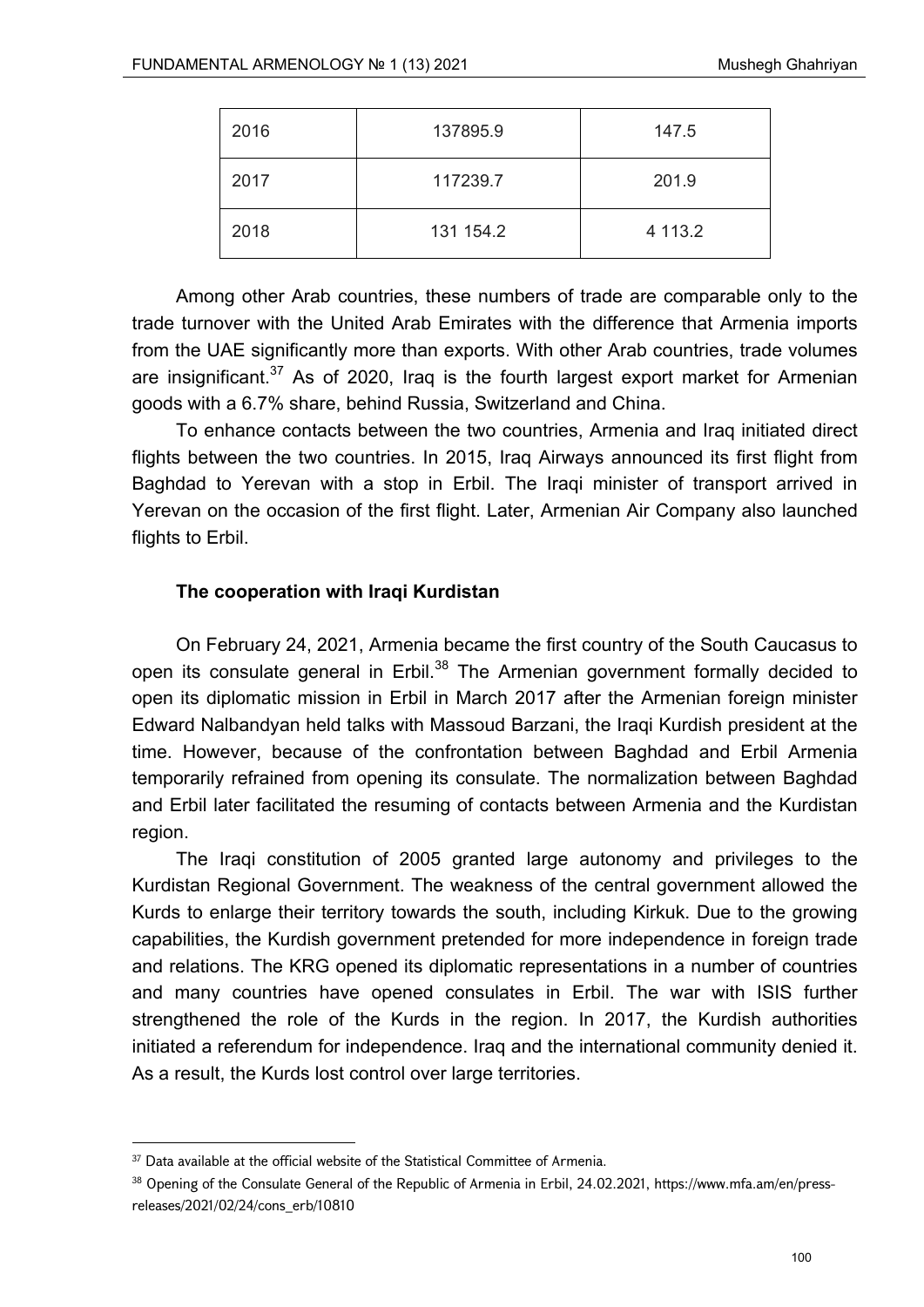KRG's expectations from the relations with Armenia seems obvious: in its aspirations to become an independent state, the Kurds seek international legitimacy and support from other countries. Armenia's interests in the Kurdish region relate to trade and the Armenian community. Erbil offers certain economic opportunities, as it has its own rich resources. That is why the Armenian political presence there could facilitate exchanges between Armenian industries and service sectors.<sup>39</sup>

The wars in Iraq and instability caused the exodus of Armenians from the country and few of them settled in the Kurdish region. Armenians living in the Kurdish region have their representative in the regional parliament and the Armenian language is one of the official languages of the region.

In terms of the relations with the Kurdistan Regional Government, the Republic of Armenia has not played a separate game, as the central government of Iraq claims that the foreign affairs are within its exceptional competence. However, it did not prevent official contacts between the sides, the Armenian and the KRG officials have regularly met and discussed the possibilities of enlarging the relationships.

Armenia has been advocating the principle of self-determination of the nations over the Nagorno-Karabakh issue, and Iraq has been struggling for its territorial integrity denying the emergence of an independent Kurdish state in its territory. Both countries maintain neutrality in each other's affairs, Armenia has not supported the Kurdish bid for independence and Iraq has not announced an emphasized pro-Azerbaijani stance. Notwithstanding the fact that in the Organization of Islamic Cooperation Iraq votes in favor of the resolutions submitted by Azerbaijan, it does not address the issue beyond the frames of this organization.

With regard to the Kurdish referendum in 2017 and confrontation between Baghdad and the KRG, the MFA of Armenia expressed its hope that the authorities of Irag and KRG would avoid the tensions and find an opportunity to solve the problems.<sup>40</sup> In sum, the above-mentioned issues have not had any significant impact on bilateral relations.

In 2012, the Chairman of the Commission on Armenian-Iraqi intergovernmental Economic cooperation Armen Gevorgyan met with Massoud Barzani, President of the Iraqi Kurdistan Region. The President of Kurdistan said that such mutual visits would promote the development of relations and highlighted that Iraqi Kurdistan was interested in the establishment of deep and strong relations with Armenia. According to Massoud Barzani, Armenian and Kurdish nations had a historical friendship and that one of the main factors of it was the Armenian community.<sup>41</sup>

https://armenpress.am/arm/news/698884/iraqi-kurdistan-is-interested-in-the-establishment-of-active-cooperation-witharmenia-massoud-barzani.html

<sup>&</sup>lt;sup>39</sup> Gadarigian H., Armenia and Iraqi Kurdistan: Why Doesn't Yerevan Have Diplomatic Representation in Erbil? 4.11.2014, https://hetq.am/en/article/57174

<sup>&</sup>lt;sup>40</sup> The RA Foreign Minister spoke about the referendum held in Iraqi Kurdistan, 27.09.2017,

http://ftp.arka.am/am/news/politics/hh\_ag\_nakhararn\_artahaytvel\_e/

<sup>41</sup> Iraqi Kurdistan is interested in the establishment of active cooperation with Armenia. Massoud Barzani, 8.11.2012,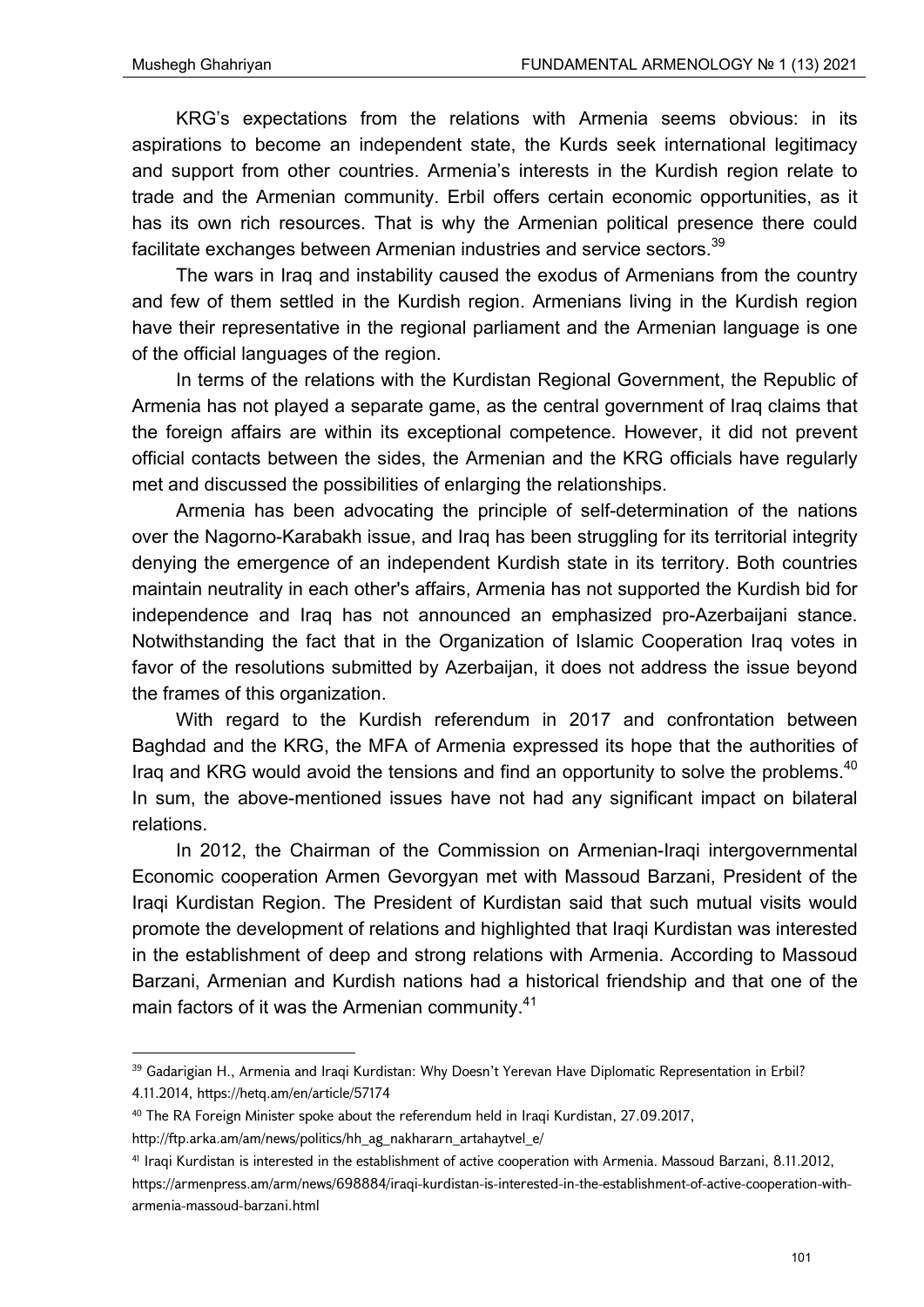In 2018, the prime ministers of Armenia and the Iraqi Kurdistan region met in Switzerland to discuss ways of reviving bilateral commercial ties complicated by Kurdish independence referendum. $42$  According to the government statement, Karen Karapetyan and Nechirvan Barzani also discussed the resumption of weekly flights between Yerevan and Erbil. The flights were suspended in September 2017, following the Iraqi government's decision to close Iraqi Kurdistan's airspace to foreign airlines in retaliation for the independence referendum.<sup>43</sup>

It is worth mentioning that the Kurdish region is the main consumer of the Armenian products exported to  $\text{I} \text{raq}^{44}$  (however, no reliable data exists). Besides the food and tobacco products, Armenia also supplies internet connection to Iraqi Kurdistan.<sup>45</sup>

### **Conclusion**

It is hard to find a research or policy analysis addressing the history of the relations between Armenia and Iraq notwithstanding the fact that the developments in and around Iraq have this or other way affected Armenia. This paper is an attempt to represent how these relations were influenced by the politics of regional and major powers and Armenia's political and economic interests in Iraq. Generally, the relations of Iraq and Armenia have been largely dependent on the political situation around Iraq. In the 1990s, Armenia refrained from developing relations with Iraq because of the sanctions against Iraq. Despite Armenia did not support the US invasion to Iraq, later it participated in the postwar international peacekeeping mission justifying it by the will to fight against terrorism. While building its relations with Iraq Armenia had to carefully weigh the attitudes of its allies and partner countries and maintain balance between them. In the 2010s, the relations between Armenia and Iraq started to develop due to favorable situation in the regions. In this period Iraq has become one of the key economic partners of Armenia in the Middle East region. Economic interests also contributed to the promotion of the relations between Armenia and the KRG.

<sup>42</sup> Armenian, Iraqi Kurdish PMs Discuss Closer Business Ties, 24.01.2018, https://www.azatutyun.am/a/28994403.html  $43$  Ibid.

<sup>44</sup> Representatives of Armenian and Iraqi governments discussed prospects for increasing trade turnover and interaction in education, 30.08.2017, https://finport.am/full\_news.php?id=31187&lang=3

<sup>45</sup> Telecom Armenia will increase the bandwidth of the Internet supplied to Iraqi Kurdistan, 17.05.2021, https://finport.am/full\_news.php?id=44105&lang=3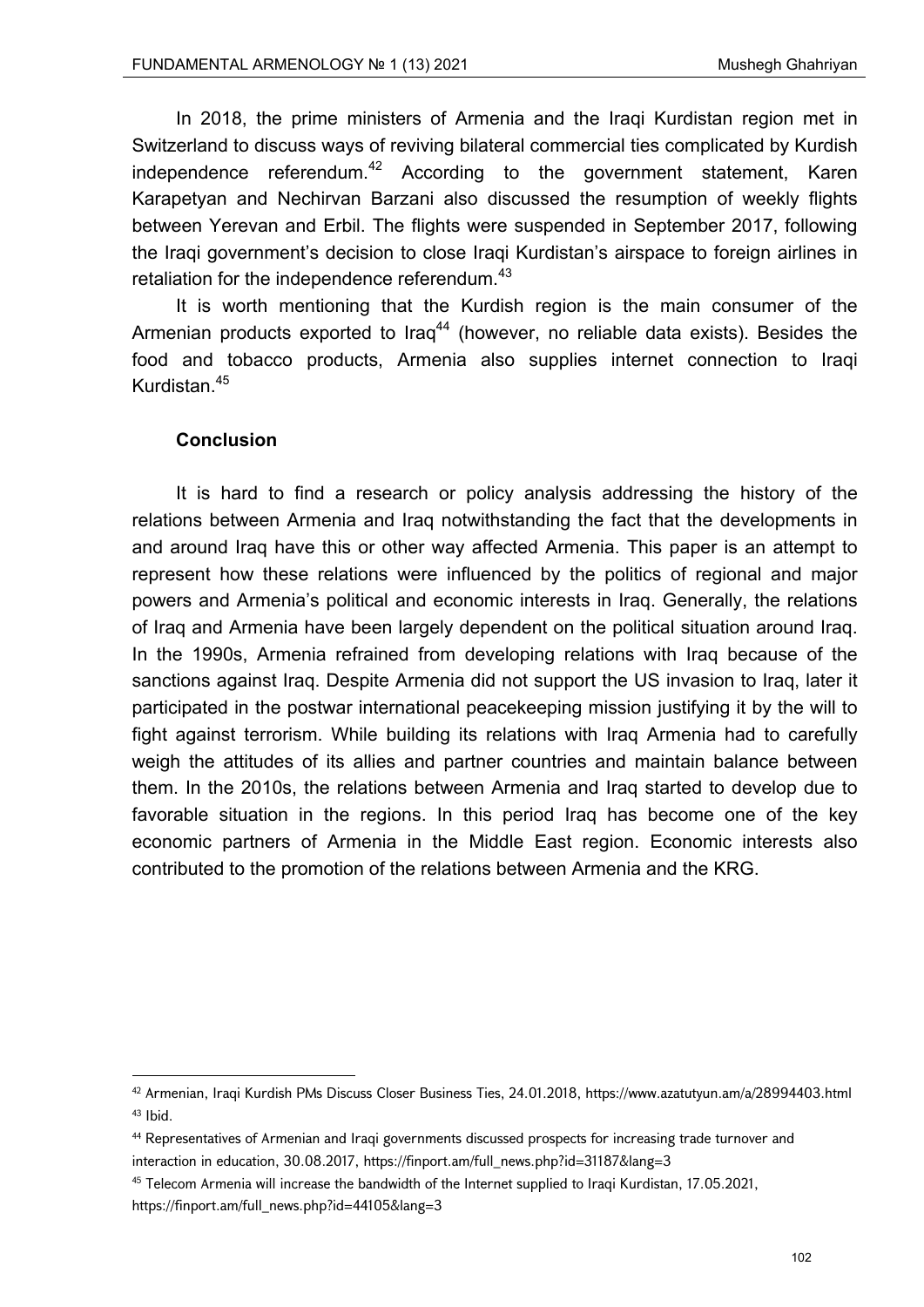# **BIBLIOGRAPHY**

The History-Diplomatic Archive of the MFA of the RA, Case 275

The History-Diplomatic Archive of the MFA of the RA, Case 122

Pashayan A.,The Iraqi-Armenian community faces new challenges, 05.03.2007, http://www.noravank.am/arm/issues/detail.php?ELEMENT\_ID=2385

The Iran-Iraq war and the Armenians, 19.10.2020, https://bit.ly/36Emuzf,

Iraq and the Caucasus, 3.06.2003, https://www.golosameriki.com/a/a-33-a-2003- 06-03-6-1/656972.html

Caucasus excited by Washington's operation against Iraq, 26.03.2003, https://www.kavkaz-uzel.eu/articles/35495/

Armenia, Azerbaijan, and Georgia: Security Issues and Implications for U.S. Interests, 11.03.2010, https://www.everycrsreport.com/reports/RL30679.html

Peacekeeping missions, https://mil.am/en/pages/37

Today, President Kocharian presented a memorandum on the deployment of Armenian troops in Iraq to the National Assembly, 10.12.2004, https://bit.ly/3i9hR5S

Iraqi puzzle, 16.10.2004, https://a1plus.am/hy/article/7541

Armenia To Rotate Troops In Iraq, 8.07.2005, https://bit.ly/3ifsmnY

 National Assembly of the Republic of Armenia, Script N85, 5.12.2006, https://bit.ly/3xGEAg3

Bilateral Relations, Iraq, https://www.mfa.am/en/bilateral-relations/iq

Iraq has a position to deepen political and economic relations with Armenia, Iraqi Foreign Ministry, 8.11.2012, https://armenpress.am/arm/news/698784

Economic-humanitarian cooperation issues on agenda of Armenian-Iraqi intergovernmental commission, 26.01.2016, https://parstoday.com/hy/news/armeniai1279

Armenian-Iraqi political consultations, 23.02.2021, https://www.mfa.am/en/pressreleases/2021/02/23/arm-iq/10806

Future prospects of cooperation in the field of defence discussed, 9.11.2013, https://mil.am/en/news/2905.

The delegation led by the Iraqi Minister of Defence is on an official visit to Armenia, 25.03.2021, https://mil.am/hy/news/9133

Armenia, Iraq seek to deepen defense cooperation, 25.03.2021, https://en.armradio.am/2021/03/25/armenia-iraq-seek-to-deepen-defense-cooperation/

HTI Minister received the delegation led by the Minister of Defense of Iraq, 25.03.2021, https://hti.am/pages.php?lang=3&page\_id=1&id=7656&page\_name=news

The official website of the Statistical Committee of Armenia, https://bit.ly/3ifTvHk

Baghdad-Yerevan-Erbil: A Commercial or Political Route? 26.02.2015, https://hetq.am/hy/article/58739

Armenian-Iraqi economic cooperation prospects discussed 26.09.2017, https://www.gov.am/am/news/item/13175/